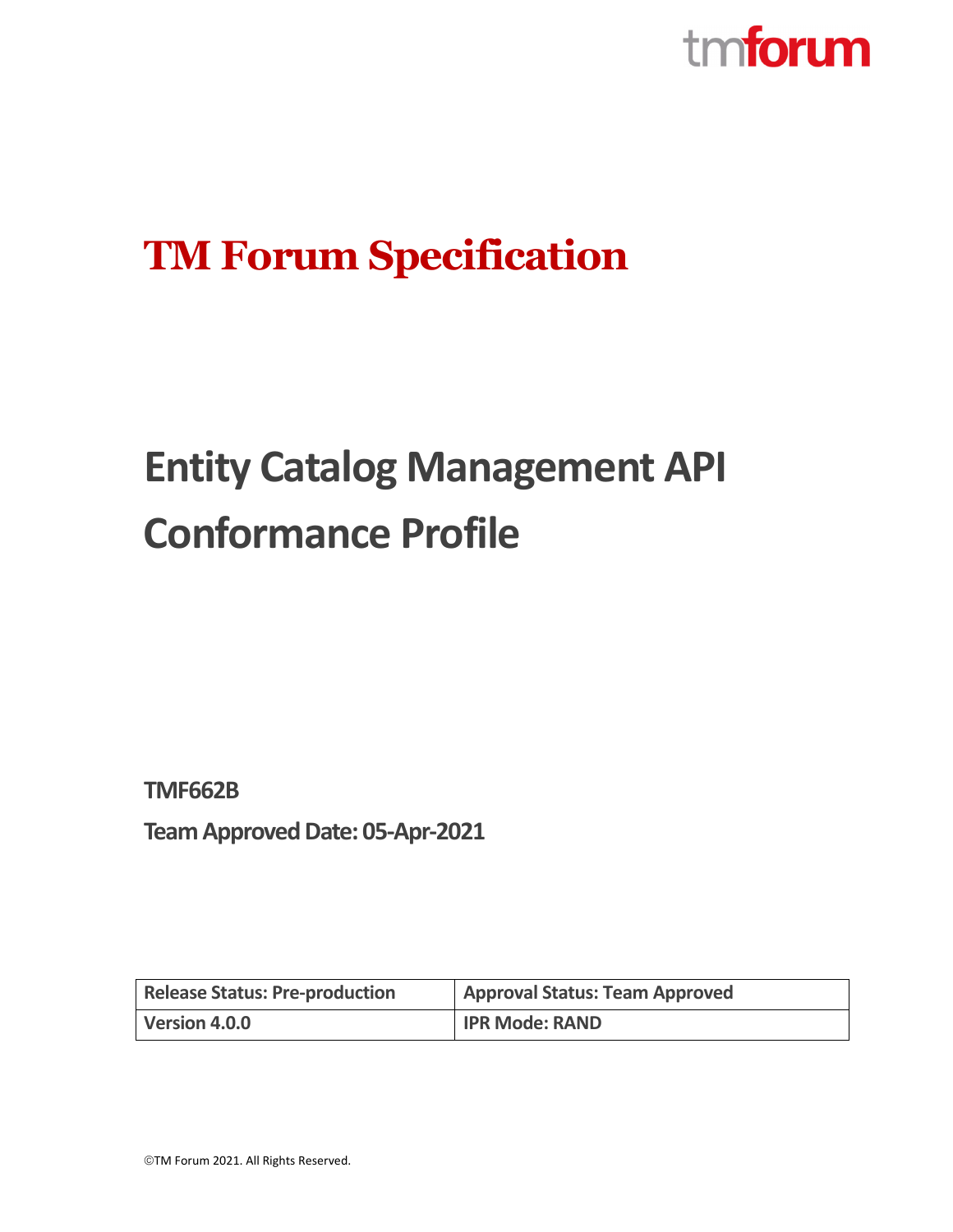# tm**forum**

### **NOTICE**

Copyright © TM Forum 2021. All Rights Reserved.

This document and translations of it may be copied and furnished to others, and derivative works that comment on or otherwise explain it or assist in its implementation may be prepared, copied, published, and distributed, in whole or in part, without restriction of any kind, provided that the above copyright notice and this section are included on all such copies and derivative works. However, this document itself may not be modified in any way, including by removing the copyright notice or references to TM FORUM, except as needed for the purpose of developing any document or deliverable produced by a TM FORUM Collaboration Project Team (in which case the rules applicable to copyrights, as set forth in the **TM FORUM IPR Policy**, must be followed) or as required to translate it into languages other than English.

The limited permissions granted above are perpetual and will not be revoked by TM FORUM or its successors or assigns.

This document and the information contained herein is provided on an "AS IS" basis and TM FORUM DISCLAIMS ALL WARRANTIES, EXPRESS OR IMPLIED, INCLUDING BUT NOT LIMITED TO ANY WARRANTY THAT THE USE OF THE INFORMATION HEREIN WILL NOT INFRINGE ANY OWNERSHIP RIGHTS OR ANY IMPLIED WARRANTIES OF MERCHANTABILITY OR FITNESS FOR A PARTICULAR PURPOSE.

Direct inquiries to the TM Forum office:

181 New Road, Suite 304 Parsippany, NJ 07054 USA Tel No. +1 862 227 1648 TM Forum Web Page: www.tmforum.org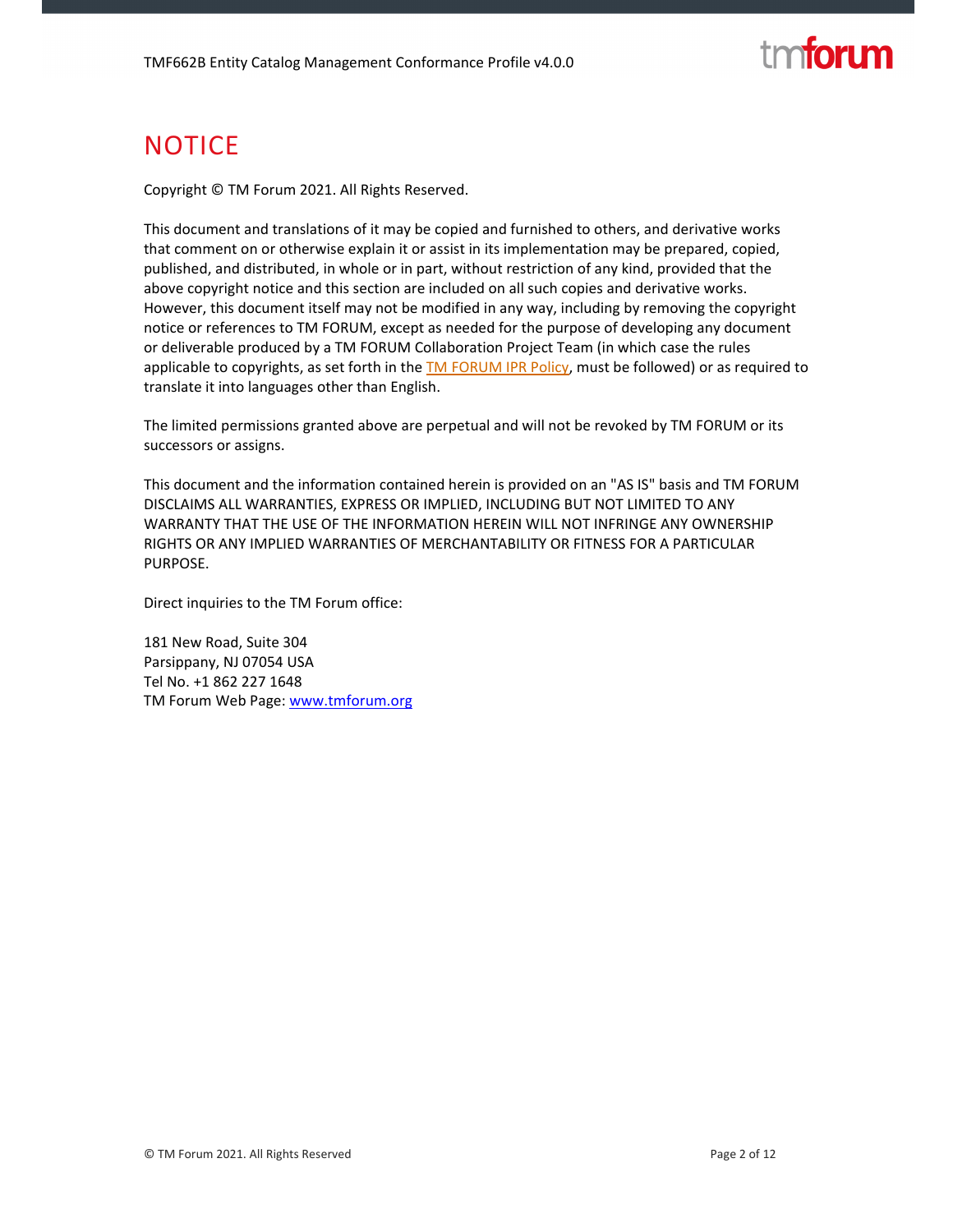# tmforum

### **TABLE OF CONTENTS**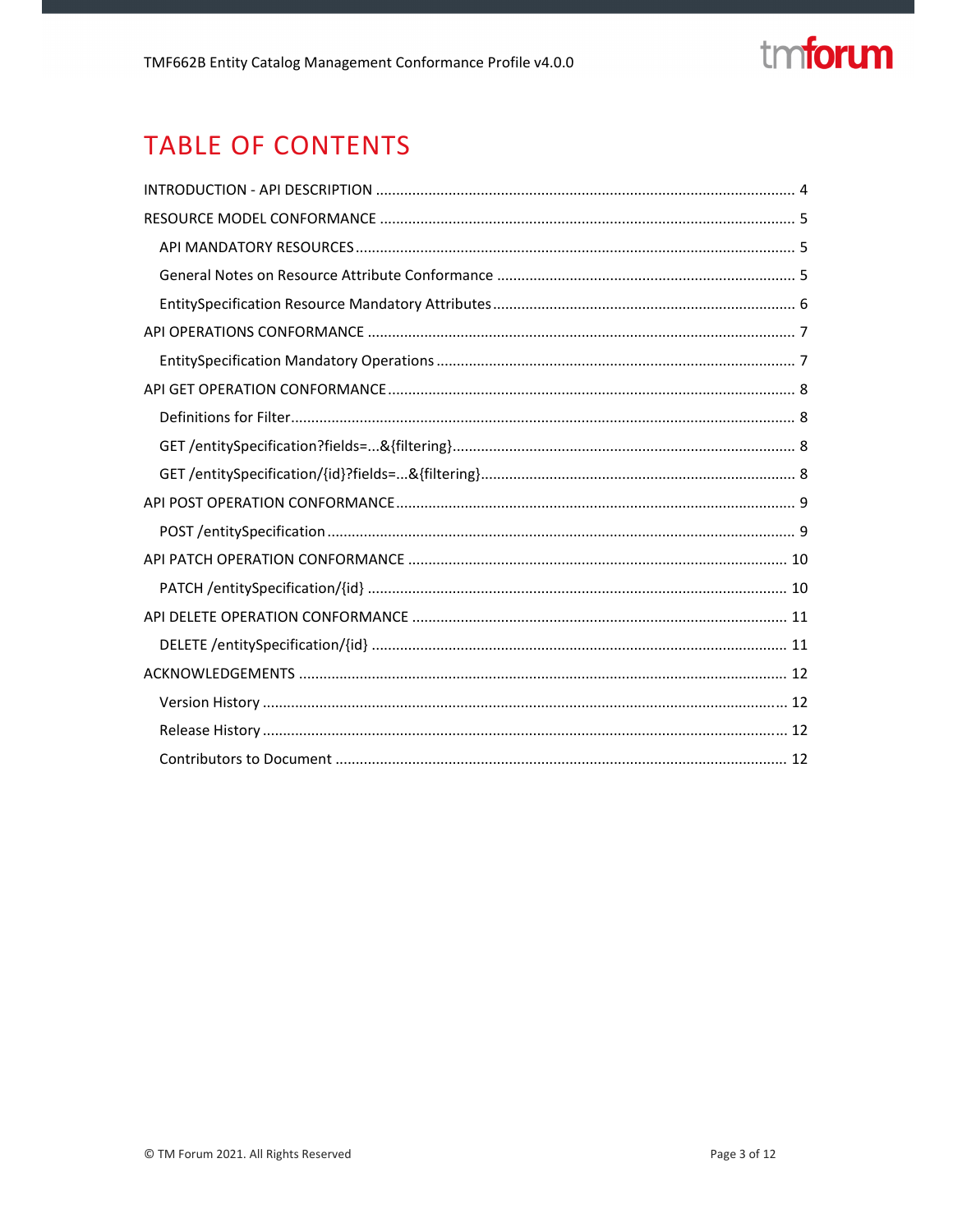

### INTRODUCTION ‐ API DESCRIPTION

The Entity Catalog API is one of the Catalog Management API Family. Entity Catalog is primarily intended to address those specifications which may not be addressed by the Product, Service or Resource catalogs.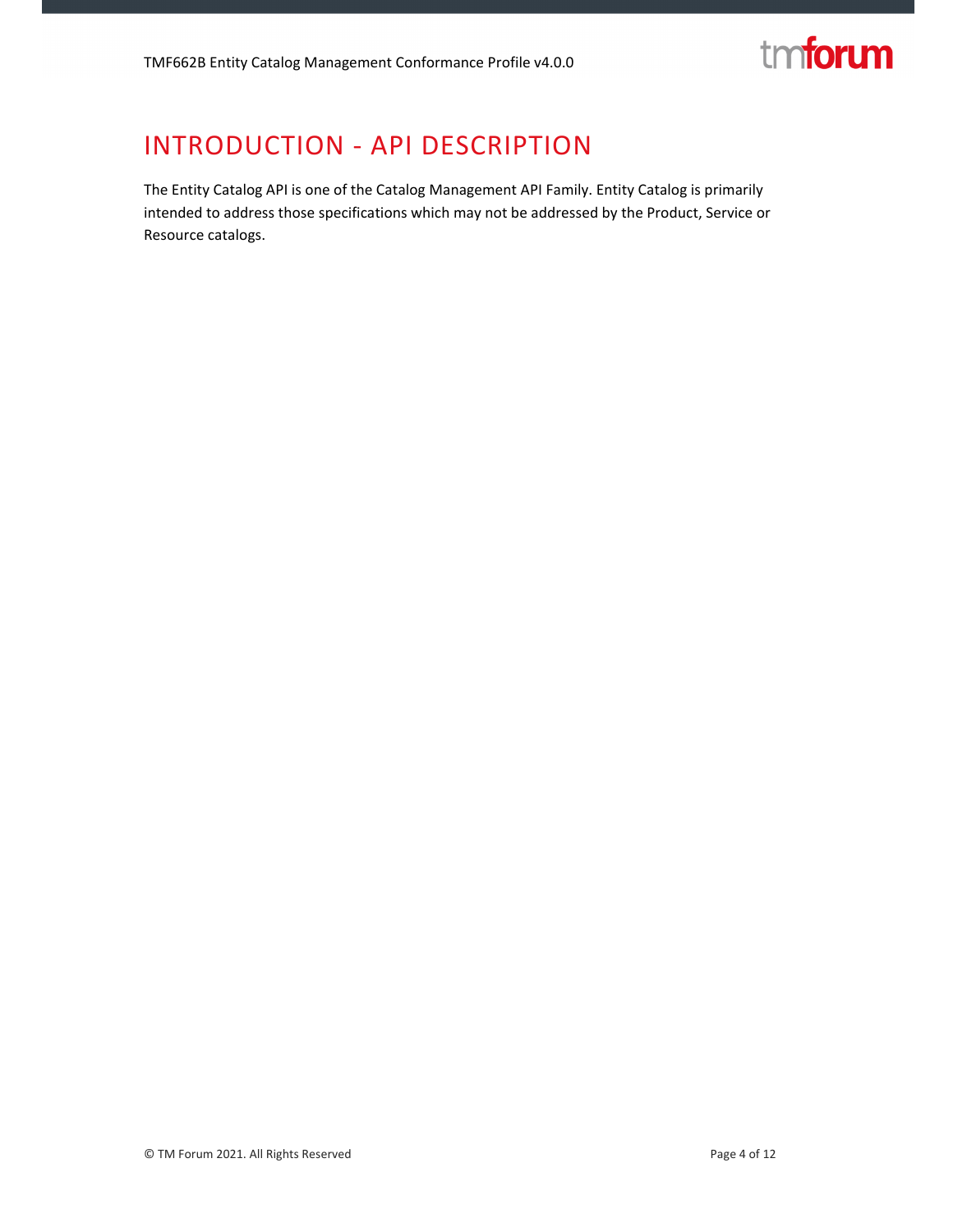### RESOURCE MODEL CONFORMANCE

#### API MANDATORY RESOURCES

The following table indicates the mandatory resources for this API.

| Resource Name       | Comment |
|---------------------|---------|
| EntitySpecification |         |

#### GENERAL NOTES ON RESOURCE ATTRIBUTE CONFORMANCE

There are three situations that could occur for an attribute:

- o Mandatory attribute,
- o Mandatory attribute if the optional parent attribute is present,
- o Non‐mandatory/Optional attribute. Those are all the other attributes not mentioned in the following subsections. Please refer to the corresponding API REST Specification for more details.
- The tables in the subsections below indicate which attributes are mandatory including mandatory when an optional parent is present.
- Where a resource is an input into an API (e.g. POST, PATCH), Mandatory means that the attribute value must be supplied by the API consumer in the input (and must not be blank or null).
- Where a resource is an output from an API (e.g. GET, POST), Mandatory means that the attribute value must be supplied by the API provider in the output (and must not be blank or null).
- For a sub‐resource that is not an array, Mandatory (cardinality 1..1) means that the sub‐resource must be present, while Optional (cardinality 0..1) means that the sub-resource may be absent. Mandatory and Optional on the sub‐resource attributes apply to the sub‐resource if present.
- For a sub-resource that is an array, Mandatory (cardinality 1..\*) means that at least one subresource must be present in the array, while Optional (cardinality 0..\*) means that the array may be absent. Mandatory and Optional on the sub-resource attributes apply to each of the subresources if present.

In this table are listed all mandatory attributes. A mandatory attribute MUST be retrieved in resource representation when no attribute selection is used (e.g., GET /../{id}) without any attribute selection.

When an attribute is listed with an indentation (in second column) it means this attribute is mandatory if root (parent) attribute is present.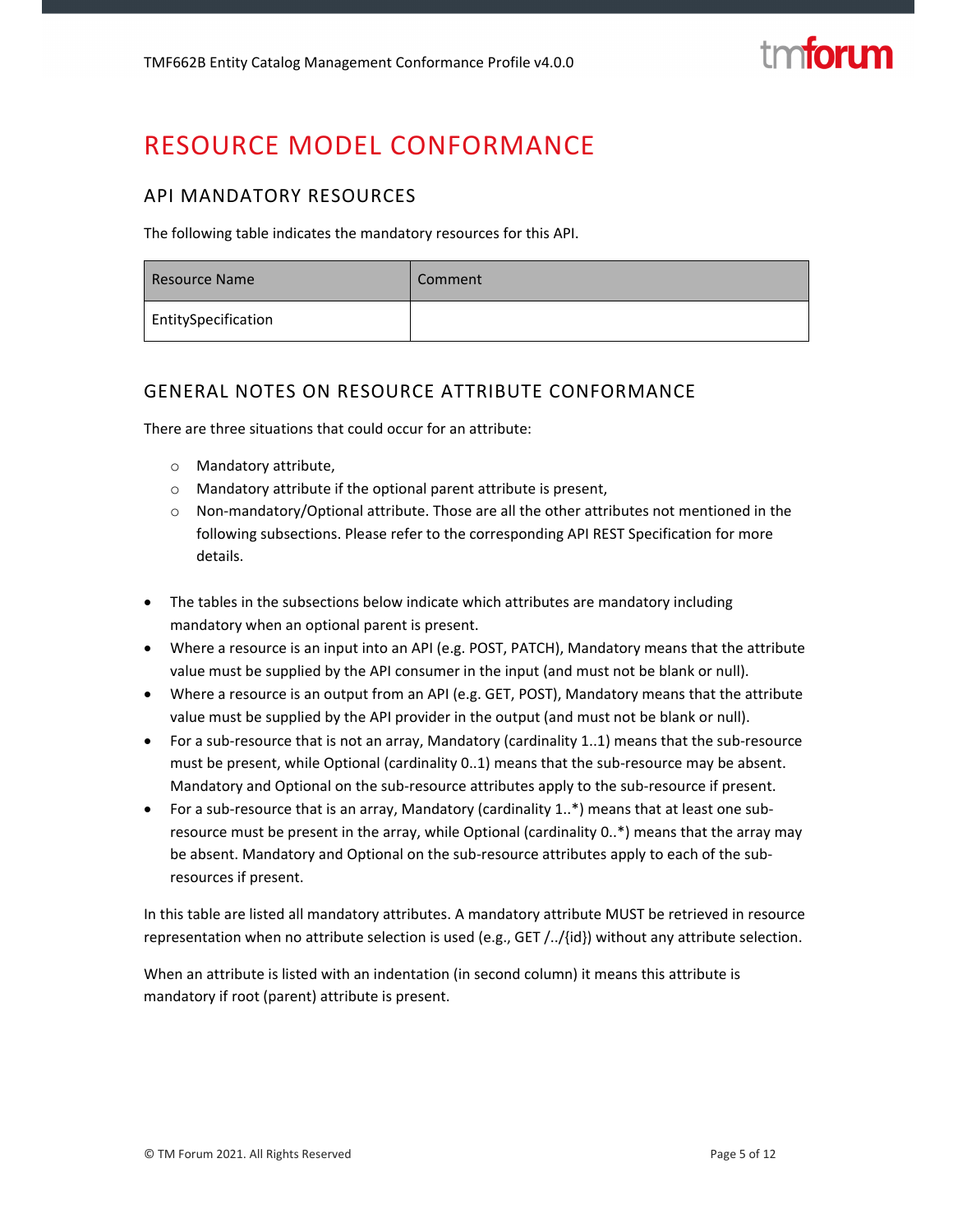

#### ENTITYSPECIFICATION RESOURCE MANDATORY ATTRIBUTES

| Mandatory attribute when parent is present |                                                        | Rule                                      |  |
|--------------------------------------------|--------------------------------------------------------|-------------------------------------------|--|
| @type                                      |                                                        | M                                         |  |
| href                                       |                                                        | M (in response messages)<br>O (otherwise) |  |
| id                                         |                                                        | M (in response messages)<br>O (otherwise) |  |
| lastUpdate                                 |                                                        | M (in response messages)<br>O (otherwise) |  |
| name                                       |                                                        | M                                         |  |
| constraint (if present)                    |                                                        | Array of ConstraintRef                    |  |
|                                            | id                                                     | M                                         |  |
| entitySpecRelationship (if present)        |                                                        | Array of EntitySpecificationRelationship  |  |
| relationshipType                           |                                                        | M                                         |  |
|                                            | entitySpecRelationship.associationSpec (if<br>present) |                                           |  |
| id                                         |                                                        | M                                         |  |
| relatedParty (if present)                  |                                                        | Array of RelatedParty                     |  |
|                                            | @referredType                                          | м                                         |  |
|                                            | id                                                     | M                                         |  |
| targetEntitySchema (if present)            |                                                        |                                           |  |
| @schemaLocation                            |                                                        | м                                         |  |
|                                            | @type                                                  | M                                         |  |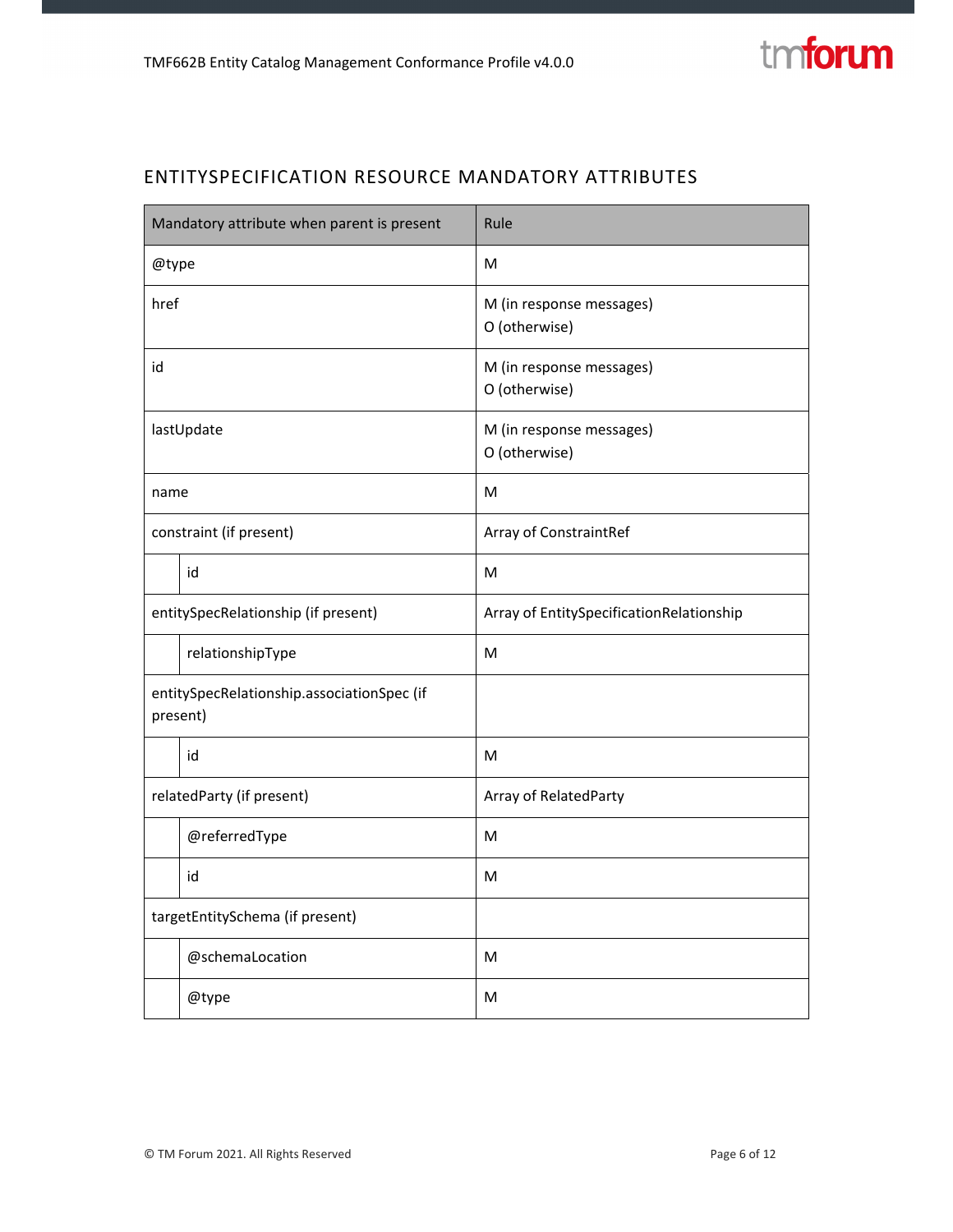# tmforum

### API OPERATIONS CONFORMANCE

For every single resource the following tables includes mandatory operations.

#### ENTITYSPECIFICATION MANDATORY OPERATIONS

The following table indicates which ones are mandatory for the EntitySpecification resource:

| <b>Uniform API Operation</b> |  |
|------------------------------|--|
| <b>GET</b>                   |  |
| <b>POST</b>                  |  |
| <b>PATCH</b>                 |  |
| <b>DELETE</b>                |  |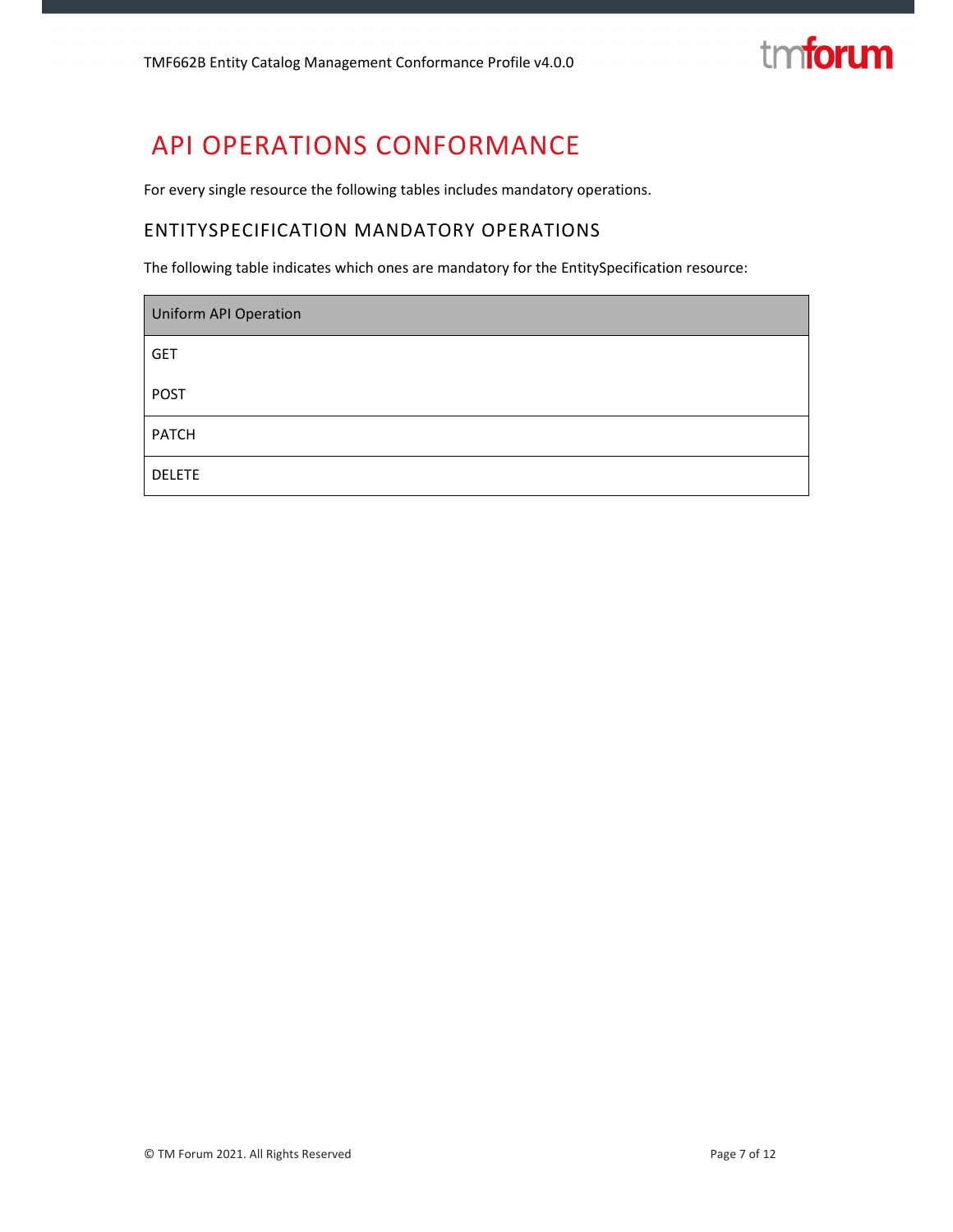

### API GET OPERATION CONFORMANCE

All the GET operations in this API share the same status code pattern.

| <b>GET</b>                             | Mandatory/Optional |  |
|----------------------------------------|--------------------|--|
| Response Status Code 200 if successful | м                  |  |
| Response Status Code 404 if not found  | M                  |  |

#### DEFINITIONS FOR FILTER

The following definitions apply to all the GET operations:

- Filtered Search: A filtered search can be applied using query parameters to obtain only the resources that meet the criteria defined by the filtering parameters included in the query request. Several elements can be applied to the filtered search. In that case logic, a logical AND is applied to combine the criteria (e.g.:?severity=<value>&status=<value>).
- Attribute selection (Limiting Response Data): In order to limit which attributes are included in the response, the GET request can include the ?fields= query parameter. Only those attributes whose names are supplied in this parameter will be returned. Attribute selection capabilities are the same for collections retrieval and individual resource queries.
- Level: The filtering and attribute selection can apply to the top level properties (attributes) and sub properties. The tables below show which attributes need to be supported in top-level or contained resources.

#### GET /ENTITYSPECIFICATION?FIELDS=...&{FILTERING}

This operation list or find EntitySpecification entities

Attribute selection is mandatory for all first level attributes except for the href attribute.

Filtering on sub-resources is optional for all compliance levels

#### GET /ENTITYSPECIFICATION/{ID}?FIELDS=...&{FILTERING}

This operation retrieves a EntitySpecification entity. Attribute selection is enabled for all first level attributes.

Attribute selection is mandatory for all first level attributes except for the href attribute.

Filtering on sub‐resources is optional for all compliance levels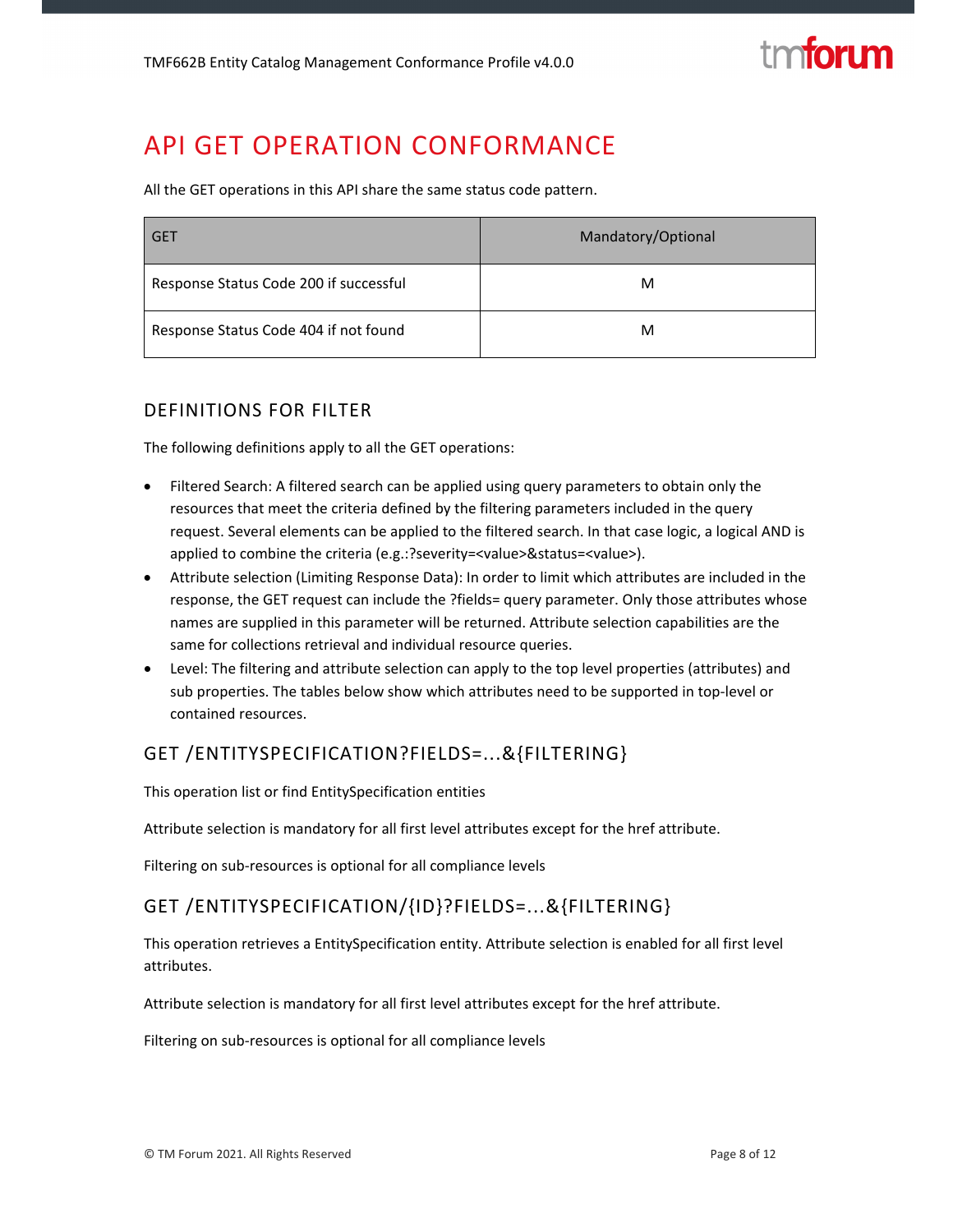

### API POST OPERATION CONFORMANCE

All the POST operations in this API share the same status code pattern.

| <b>POST</b>                         | Mandatory/Optional |
|-------------------------------------|--------------------|
| Status Code 201 if resource created | M                  |

#### POST /ENTITYSPECIFICATION

This operation creates a EntitySpecification entity.

The following table provides the list of mandatory attributes when creating an instance of the EntitySpecification resource, including any possible rule, conditions and applicable default values.

| <b>Mandatory Attributes</b> | Rule |
|-----------------------------|------|
| @type                       |      |
| name                        |      |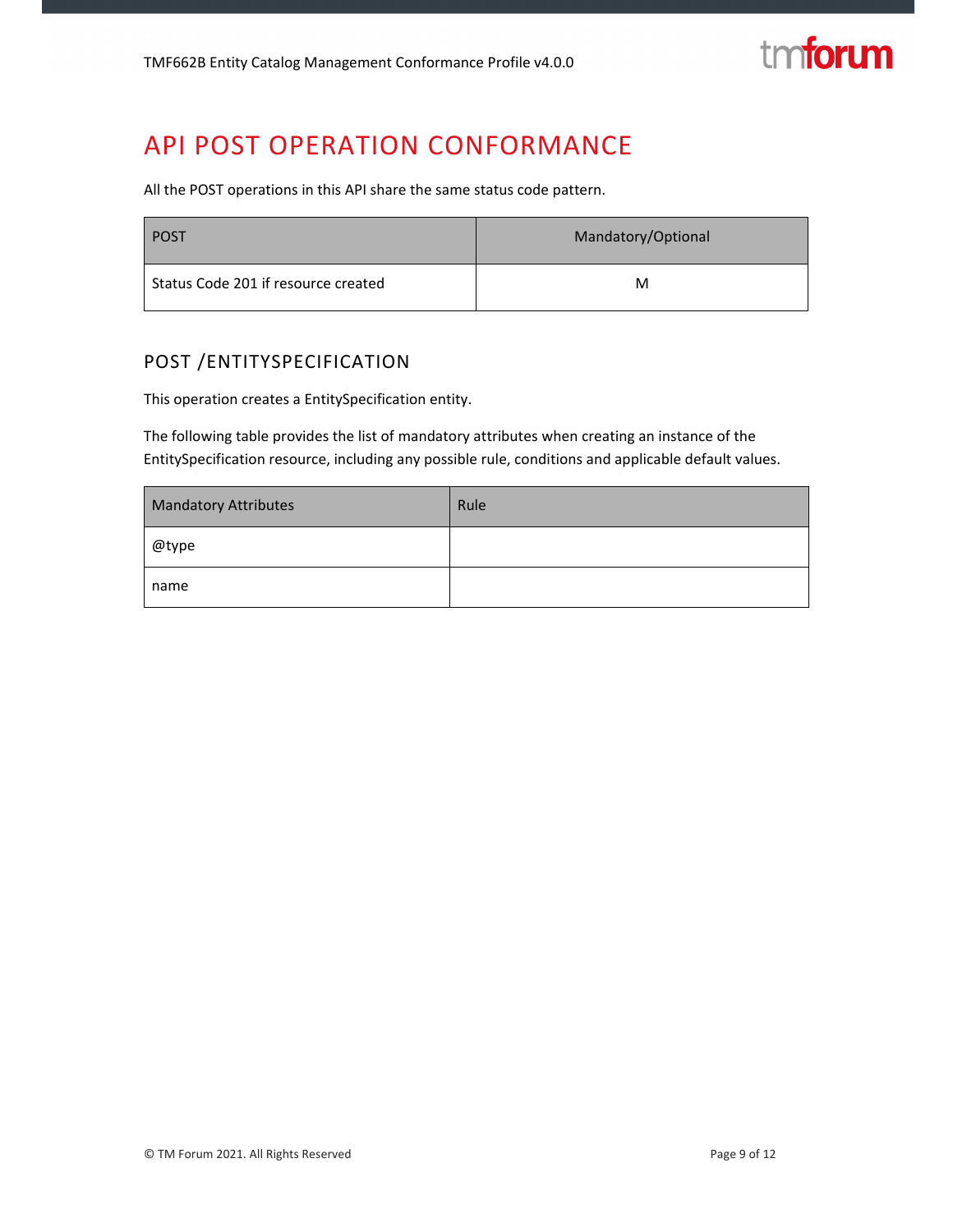

### API PATCH OPERATION CONFORMANCE

All the PATCH operations in this API share the same status code pattern.

The mandatory application context is JSON Merge.

| <b>PATCH</b>                         | Mandatory/Optional |  |
|--------------------------------------|--------------------|--|
| Status Code 200 if resource modified | м                  |  |

#### PATCH /ENTITYSPECIFICATION/{ID}

This operation updates partially an EntitySpecification entity. The following table shows those resource mandatory attributes (if present) that patchable.

| <b>Patchable Attributes</b>            | Rule       |
|----------------------------------------|------------|
| name                                   |            |
| relatedParty                           | if present |
| constraint                             | if present |
| targetEntitySchema                     | if present |
| entitySpecRelationship                 | if present |
| entitySpecRelationship.associationSpec | if present |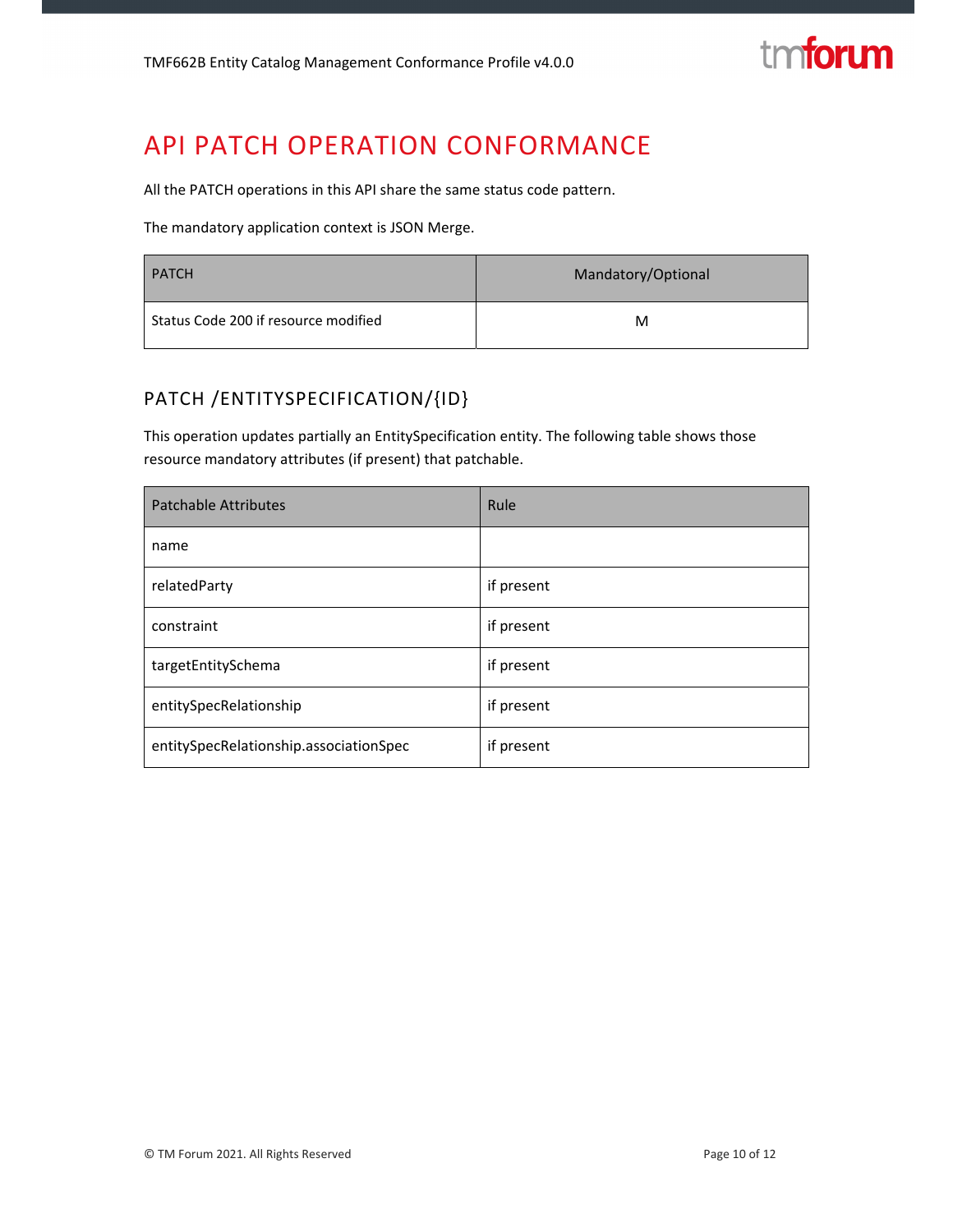

### API DELETE OPERATION CONFORMANCE

All the DELETE operations in this API share the same status code pattern.

| <b>DELETE</b>                       | Mandatory/Optional |
|-------------------------------------|--------------------|
| Status Code 204 if resource deleted | М                  |

#### DELETE /ENTITYSPECIFICATION/{ID}

This operation deletes a EntitySpecification entity.